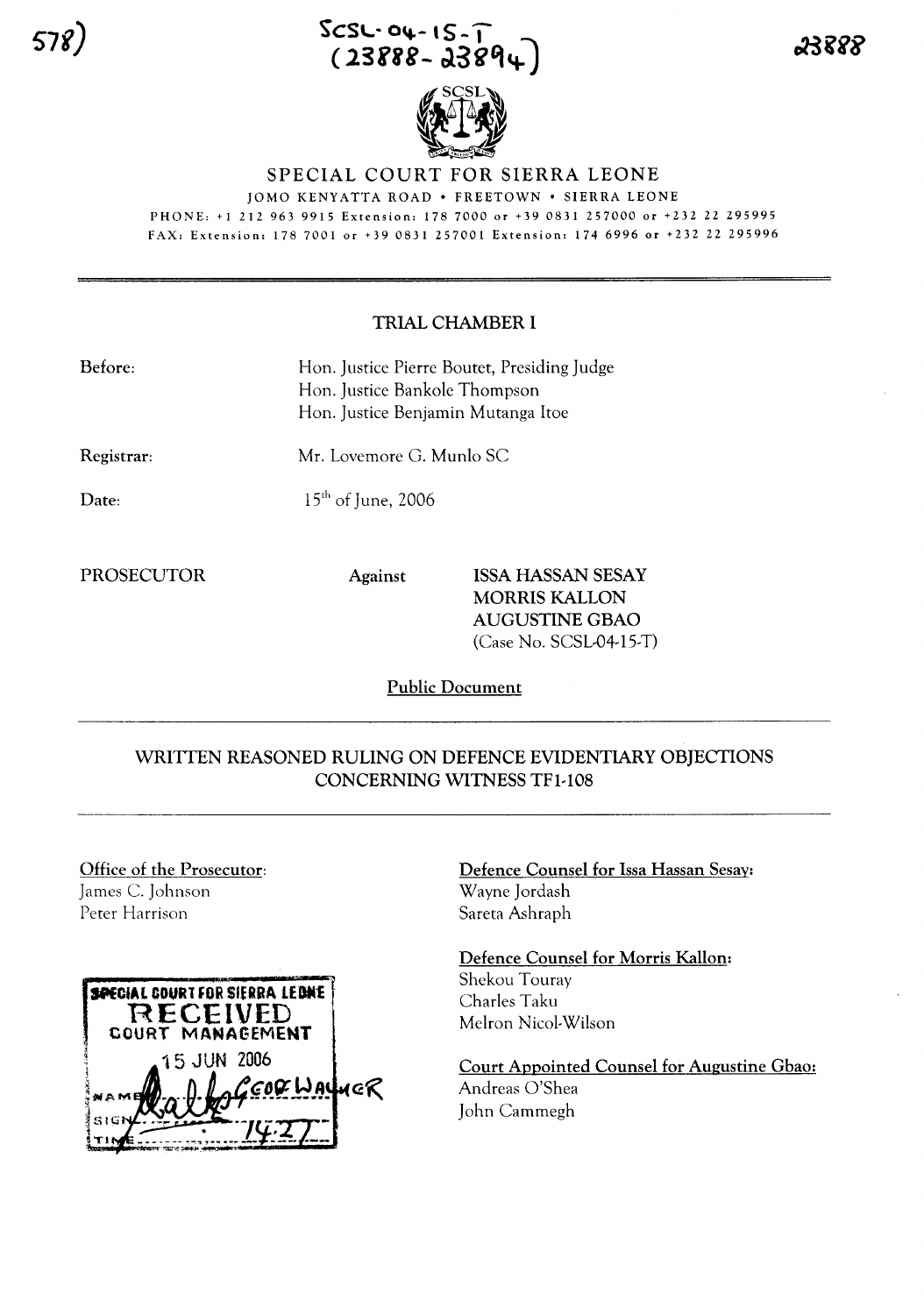TRIAL CHAMBER I ("Trial Chamber") of the Special Court for Sierra Leone ("Special Court") composed of Han. Justice Pierre Boutet, Presiding Judge, Han. Justice Bankole Thompson, and Han. Justice Benjamin Mutanga ltoe;

SEIZED of the objections by Defence Counsel for the First Accused, Issa Sesay, and Defence Counsel for the Second Accused, Morris Kallon, made orally on the  $7<sup>th</sup>$  of March, 2006 during the testimony at trial of protected Witness TF1-108 ("Defence Objections");

NOTING that on the 8<sup>th</sup> of March, 2006, this Chamber, having heard the Prosecution, delivered an oral Ruling dismissing the said Defence Objections;

NOTING that the Chamber indicated at that time that a reasoned written Ruling on this matter would be delivered in due course;

PURSUANT to Article 17 of the Statute of the Special Court for Sierra Leone and Rules 54, 66 and 89 of the Rules of Procedure and Evidence of the Court ("Rules");

# THE TRIAL CHAMBER HEREBY ISSUES ITS REASONED WRITTEN RULING:

#### A. The Defence Objections

1. On the  $7<sup>th</sup>$  of March, 2006, during his examination in chief by the Prosecution, protected Witness TFI-I08 testified as follows:

Q. What did you see, Mr Witness? What did you see in New York<sup>1</sup> in the private farm of Issa Sesay? What did you see?

- A. Kids used to come that kept guard over us, RUF kids, carrying guns.
- Q. Do you know the name of any of them that you saw there?
- A. Yes.

Q. Please could you tell to this Court the name that you remember?

A. There was a boy whom they called  $\sim$  his rebel name was Boys, but his real name was Musa Vandi.  $\left[\ldots\right]$ 

Q. Who was Musa Vandi?

A. He was Mr Issa's bodyguard. Whenever we were brushing Mr Gbao's farm, there was his bodyguard called Korpomeh. He too used to come to keep guard over us.

Q. Mr Witness, you told us about Musa Vandi. Did you see anyone else you can remember in New York in the private farm of Issa Sesay?

A. Yes. There was a boy whose rebel name was X. His real name was Abdulai Musa.

[... J

Mr Witness, who was Abdulai Musa? Q.

A. He was Mr Issa Sesay's SBU.

Do you remember anyone else? Q.

<sup>1</sup> For reasons of witness protection, during the testimony of Witness TF1-108 "New York" as been used as a pseudonym in order to indicate a location in the Kailahun Distinct.

Case No. SCSL-04-15-T<br>Case No. SCSL-04-15-T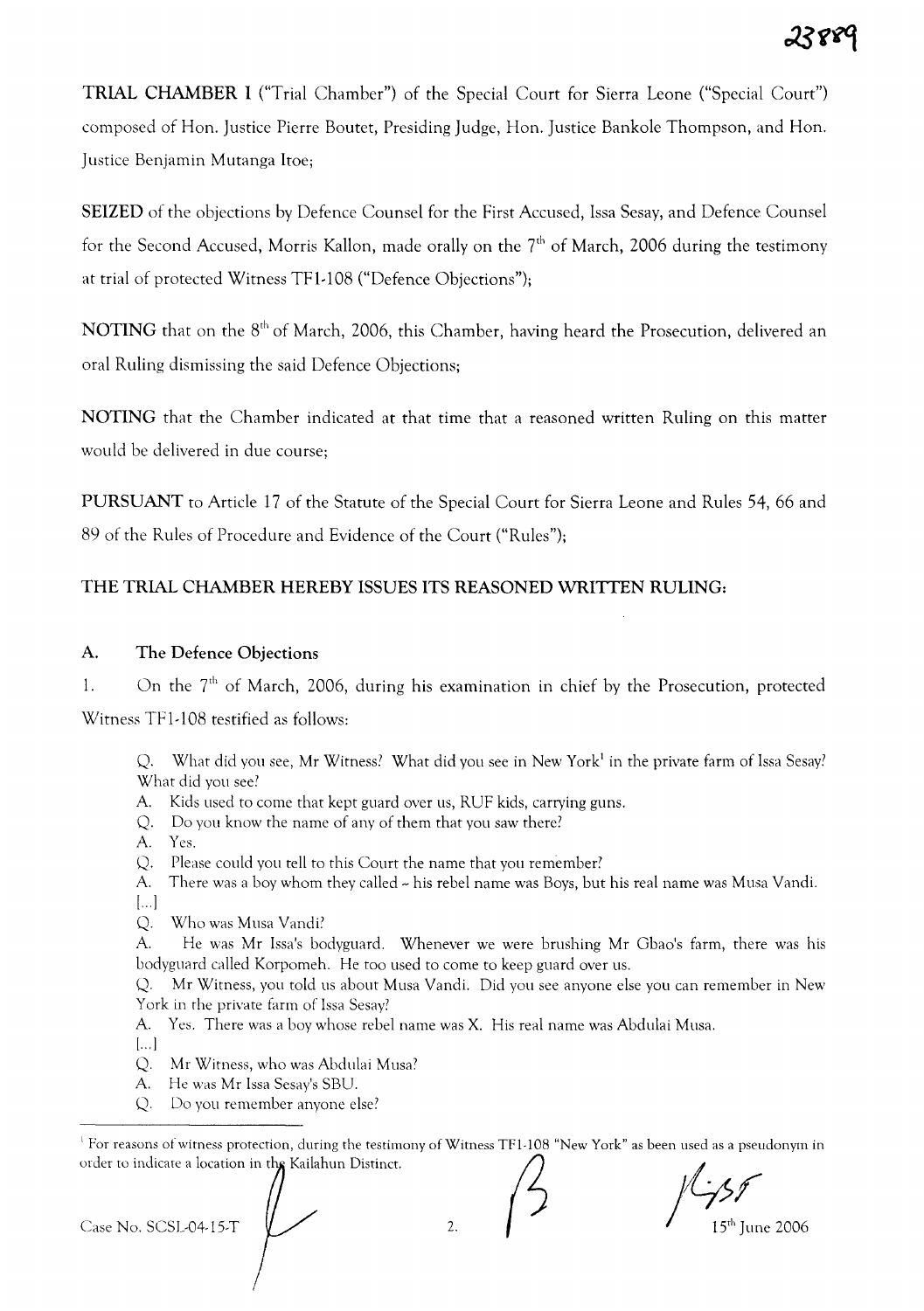2389n

 $[...]$ 

A. There was a boy called Moses.

- Q. Who was Moses?
- A. He too was Mr Issa Sesay's SBU.
- Q. Now, Mr Witness, how old were the boys Moses and Abdulai Musa?
- A. Abdulai Musa he was not up to ten years. He was between nine and 11 years.
- Q. When was that? Which year are you talking about now?
- A. 1996. Abdulai Musa. He was very small.
- Q. What about Musa Vandi?
- A. Musa Vandi was older than Abdulai Musa and Moses.
- Q. Are you able to say about how old he was?
- A. Musa Vandi, he was between 18 to 20 years.
- Q. What about Moses?

A. Moses was, from what I saw, he was  $\sim$  he was up to 12 years. It was Abdulai who was between nine and ten. He was very small.

[...]

Q. When did you see Moses?

A. The time that I saw him, when he was 12 years old, up to 12 years old, that was in 1996 when I saw him.

- Q. Did you see Moses after 1996?
- A. Yes.
- Q. When?
- A. I saw Moses in 1997.

Q. Now, Mr Witness, the three persons you have told us about, did you see them carrying anything when they came to this swamp in New York?

A. Yes.

Q. What did they carry?

A. Those things which they used to have and that is their guns that they used to carry. We would be working and they would be standing behind us with their guns.

Q. Do you know what were they doing there?

A. They were supervising the job. You, the civilian, if you refused to work as you were supposed to do, they would give you a very serious beating.<sup>2</sup>

2. It was at that stage that Defence Counsel for the First Accused objected that there was nothing in the written statements of Witness TFI-I08 previously disclosed by the Prosecution concerning Musa Vandi, Moses and Abdulai Musa belonging to the RUF Small Boys Units ("SBUs"), carrying weapons and beating civilians and submitted that the Prosecution was, therefore, in breach of its disclosure obligations pursuant to Rule 66 of the Rules.<sup>3</sup>

3. Counsel for the Second Accused also objected to the evidence that SBUs were beating civilians on the grounds that there were no allegations concerning physical violence in the Kailahun District in the Amended Consolidated Indictment, and submitted that the said evidence was irrelevant and therefore inadmissible. <sup>4</sup>

Case No. SCSL-04-15-T  $\sqrt{3}$ . 15<sup>th</sup> June 2006

 $2$  Transcripts, 7 March 2006, p. 113, l. 14 to p. 116, l. 3.

<sup>i</sup> Id., 7 March 2006, p. 116. See also Id., 8 March 2006, p. 6-13.

<sup>&</sup>lt;sup>4</sup> Id., 7 March 2006, p. 116. SeeAso Id., 8 March 2006, p. 13-18.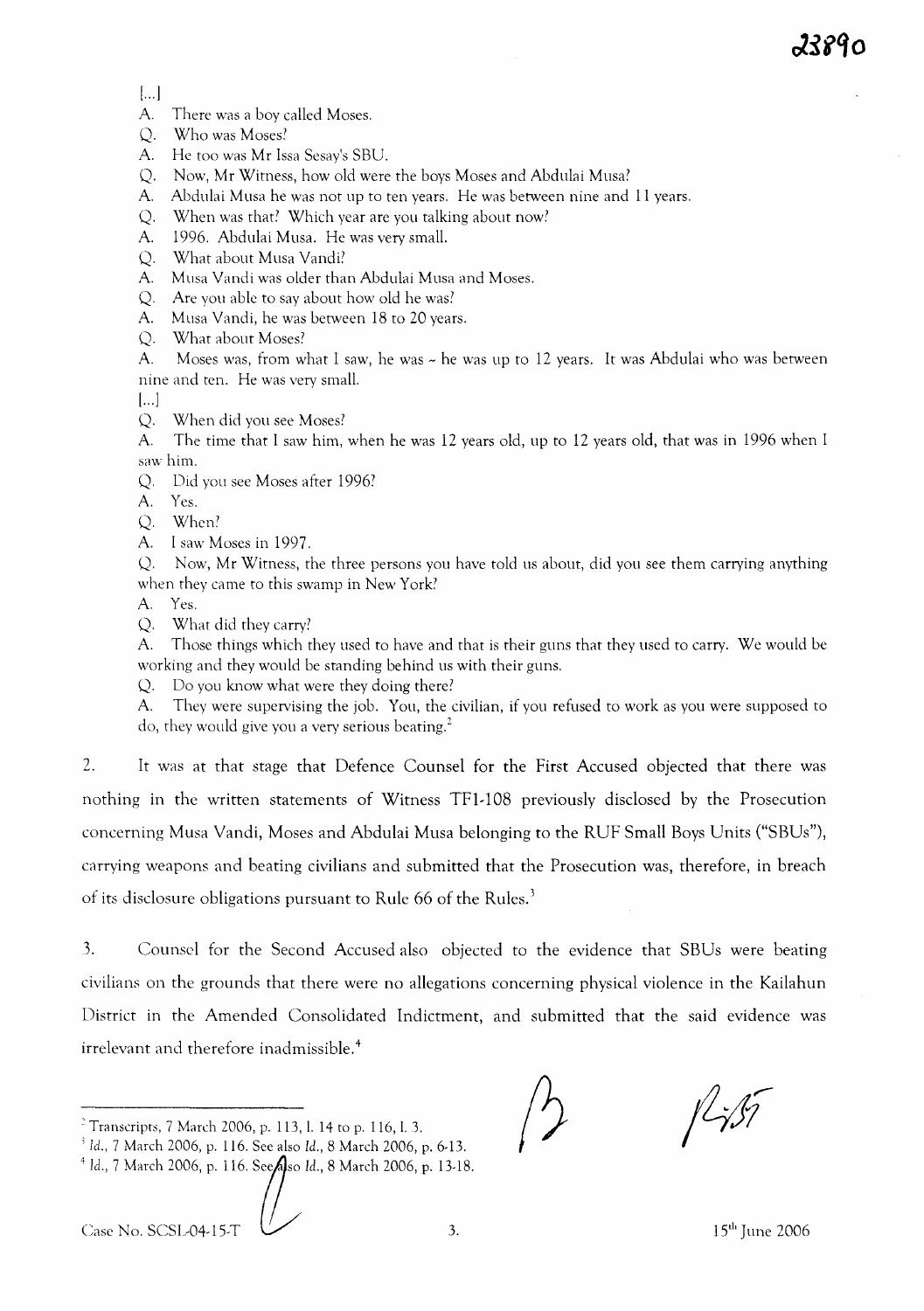4. In response to the objection raised by Defence Counsel for the First Accused, the Prosecution submitted that there had been previous disclosure in the written statements of Witness TFl-108 of allegation concerning SBUs carrying weapons. As regards the allegation of SBUs beating civilians, the Prosecution conceded that there had been no prior disclosure in the written statements of Witness TFl-108 of any such allegations, but nevertheless that the evidence was admissible pursuant to the principle of orality as the Witness volunteered it while testifying in court and that the Prosecution was not aware that the witness would give such evidence.<sup>5</sup>

5. As to the objection raised by Counsel for the Second Accused, the Prosecution submitted that the evidence in question was admissible in that it could be relevant under Count 1 - Terrorizing the Civilians Population, and under Count 2 - Collective Punishment, of the Amended Consolidated Indictment or, in the alternative, that the evidence would still be admissible as relevant in demonstrating the widespread and systematic nature of the crimes.<sup>6</sup>

### B. Applicable Principles

6. On the issue of the disclosure obligations by the Prosecution, it is abundantly clear from this Court's jurisprudence that the Prosecution has an obligation to continuously disclose witness statements in accordance with Rule 66 of the Rules,<sup>7</sup> and that in order to establish that the Prosecution has breached its disclosure obligations under the said Rule, the Defence must "make a *prima facie* showing of materiality and that the requested evidence is in the custody or control of the Prosecution."<sup>8</sup>

7. In this context, we take this opportunity to reiterate our considered position that it is the role of the Trial Chamber to enforce disclosure obligations in the interest of a fair trial and to ensure that the rights of the Accused, as provided in Article 17(4)(e) of the Statute are respected and that where evidence has not been disclosed or is disclosed so late as to prejudice the fairness of the trial, the Trial Chamber will apply appropriate remedies which may include the exclusion of such evidence.<sup>9</sup>

<sup>5</sup> Id., 8 March 2006, p. 2-5.

 $^{\circ}$  *ld.*, p. 5-6.

*<sup>;</sup> Prosecutor v. Norman, Fofana and Kondewa,* Case No. SCSL-04-14-T, "Decision on Disclosure of Witness Statements and Cross-Examination", 16 July 2004 *("Norman* Decision"), paras 22-23. See also, for instance, *Prosecutor v. Sesay,* KaHan *and Gbao,* Case No. SCSL-04-15-T, Decision on the Gbao and Sesay Joint Application for the Exclusion of the Testimony of Witness TFl-l41, 26 October 2005, para. 19.

<sup>&</sup>lt;sup>8</sup> Prosecutor v. Sesay, Kallon and Gbao, Case No. SCSL-04-15-T, "Sesay - Decision on Defence Motion for Disclosure Pursuant to Rules 66 and 68 of the Rules", 9 July 2004, para. 27.

<sup>&</sup>lt;sup>9</sup> Norman Decision, supra note 7, para. 9. As a general rule, however, the judicially preferred remedy for a breach of<br>disclosure obligations by the Pro**g**ecution, if proven, is an extension of time to enable the Defence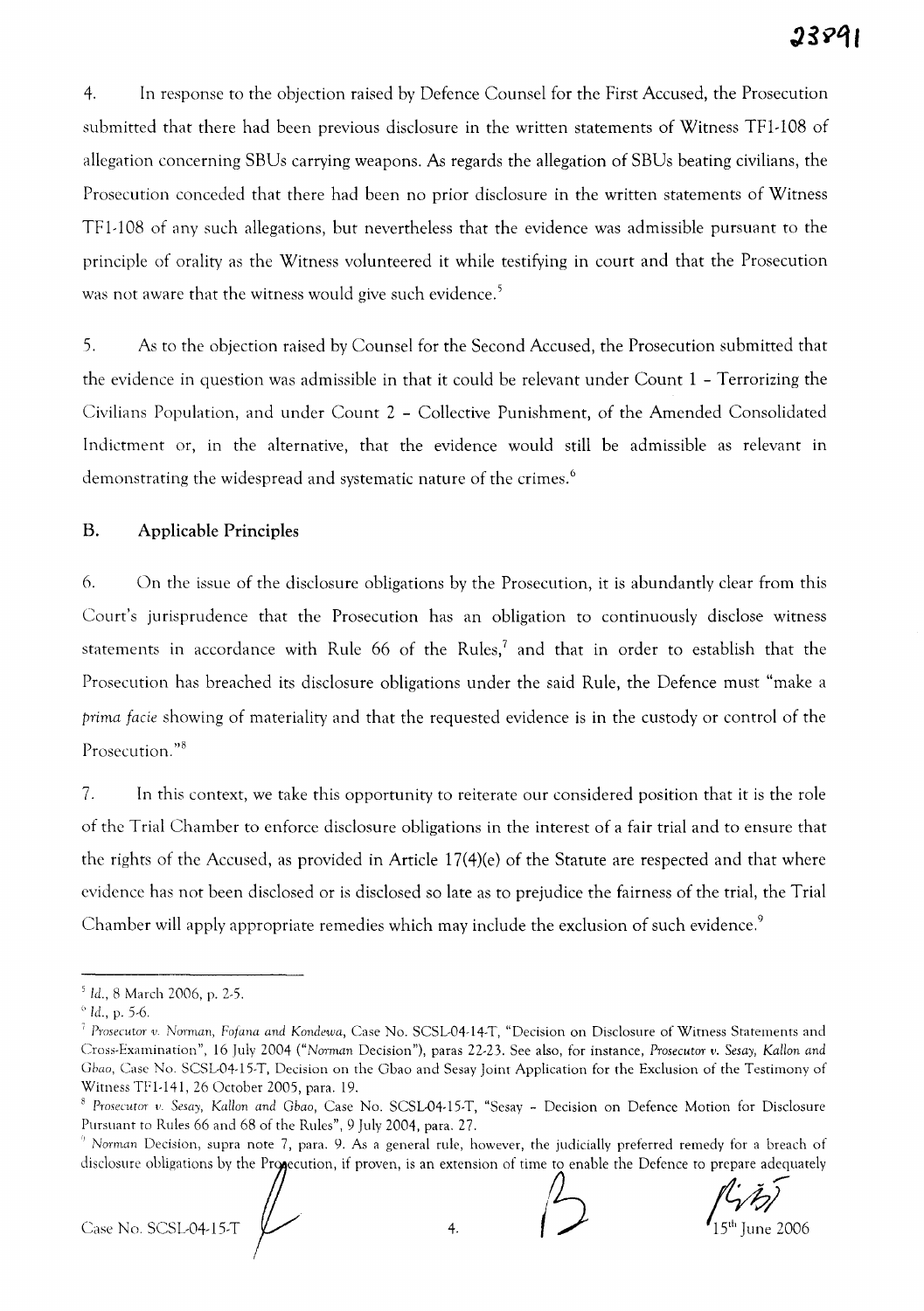8. We do, again, emphasize that in the evaluation of the possible novelty of evidence presented during a witness testimony, it may not be possible to include every matter that a witness will testify upon at trial in a witness statement regardless of its nature. It remains our view that, based on the principle of orality, witnesses shall ideally be heard directly in open court. We explicitly stated this in one of our Decisions, in these terms:

While there is a dury for the Prosecution to diligently disclose witness statements that identify matters that witnesses will testify about at trial, thereby providing the Defence with essential information for the preparation of its case, it is foreseeable that witnesses, by the very nature of oral testimony, will expand on matters mentioned in their witness statements, and respond more comprehensively to questions asked at trial.<sup>10</sup>

9. It is trite law that as regards admissibility of evidence, Rule 89(C) vests the Trial Chamber with discretionary power to admit any relevant evidence and to exclude evidence that is not relevant. To this effect, the Appeals Chamber has noted that the Rules favour a flexible approach to the issue of admissibility of evidence, leaving the issue of weight to be determined when assessing probative value of the totality of the evidence.<sup>11</sup> The Appeals Chamber also stressed that whilst the "probative value of particular items in isolation may be minimal, the very fact that they have some relevance means that they must be available" for consideration by the Chamber.<sup>12</sup> Consistent with this view, this Chamber has opined that "individual pieces of evidence that may at first appear to have little probative value may later be of greater probative value when assessed in conjunction with all of the other evidence before the Court."<sup>13</sup> Also, it is noteworthy that, as a matter of law, the Chamber may pursuant to Rule 95 exclude evidence where its admission would bring the administration of justice into disrepute. Thus, under this Rule and in pursuance of its inherent jurisdiction, the Chamber may exclude evidence whose probative value is manifestly outweighed by its prejudicial effect.<sup>14</sup>

I' *Id.,* para 23. On the issue of flexible approach to the admissibility of evidence, see also *Prosecutor v. Blaskic,* Case No. IT-Decision Refusing Bail, 11 March 2005, paras 22-24.<br>
<sup>12</sup> Id., para 23. On the issue of flexible approach to the admissibility of evidence, see also Prosecutor v. Bla<br>
95-14-T, Judgement, 3 March 2000, para. 34.



 $f\mathfrak{c}_i$ 35

rather than the direct exclusion of the evidence concerned. See Prosecutor v. Sesay, Kallon and Gbao, Case No. SCSL-04-15-T, Ruling on Application for the Exclusion of Certain Supplemental Statements of Witness TFI-361 and Witness TFl-122, 1 June 2005, para. 24. In certain instances, it has to be noted, the Chamber has also ruled for the exclusion of evidence not properly disclosed by the Prosecution. See *Id.,* Ruling on Disclosure Regarding Witness TFI-195, 4 February 2005, para. 7.

<sup>&</sup>lt;sup>10</sup> Norman Decision, supra note 7, para. 25.

<sup>&</sup>lt;sup>11</sup> See, for example, *Prosecutor v. Norman, Fofana and Kondewa*, Case No. SCSL-04-14-AR65, Fofana - Appeal Against Decision Refusing Bail, 11 March 2005, paras 22-24.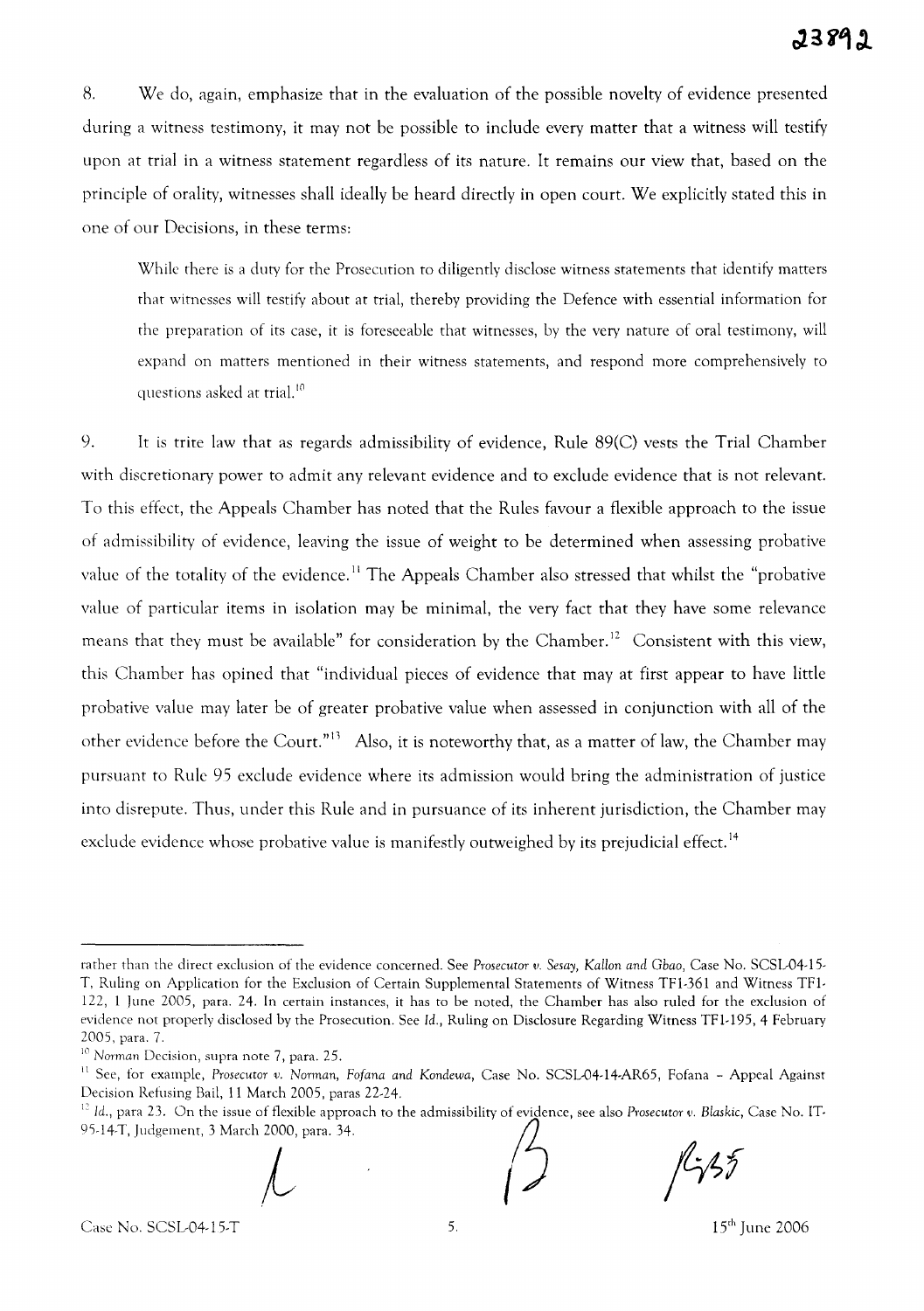#### C. Evaluation of Merits of the Objections

10. Guided by the foregoing applicable principles, the Chamber has carefully reviewed the written statements of Witness TFI-108 for the limited purpose of evaluating the merit of the objection by Counsel for the First Accused. The Chamber finds that the Proofing Notes dated the  $19^{\rm th}$ ,  $23^{\rm rd}$ ,  $26^{\rm th}$ of November and 7<sup>th</sup> of December, 2005, contain allegations of Musa Vandi, Moses and Abdullai Musah being bodyguards of Issa Sesay, these latter two being small boys, at a farm belonging to Issa Sesay. The relevant paragraph is as follows:

Throughout 1997, 1998 and 1999 Gbao Ordered civilians to make a rice farm near a swamp in [New York]. Gbao told us that hits farm was exclusively for the private use of Issa Sesay. [...] I saw many of Issa Sesay's bodyguards coming to [New York] at that time to inspect the work of the civilians. I saw in [New YorkJ Musa Vandi aka Boys who was a senior bodyguard of Issa Sesay. I saw as well Moses and Abdullai Musah who were both small boys and bodyguards of Issa Sesay. I knew them with Issa Sesay during those years.<sup>15</sup>

11. The Chamber, also, finds that in another previous written statement by this Witness TFI-108, i.e. the Proofing Notes dated the  $23<sup>rd</sup>$  of March, 2005, contain allegations concerning members of the SBUs, throughout Kailahun, all carrying guns. Paragraph 3 reads as follows:

I saw a lot of SBU's (Small Boys Units) they would often be in groups of 10 to 15 children and they all carried guns. I saw them throughout Kailahun, Pendembu and Daru. Issa Sesay, Gbao and Morris Kallon had a number of SBU's. I saw Gbao with SBU's in Kailahun in 1996 and 1997. [...J I saw Sesay with SBU's in 1996, 1997 and 1998 in Kailahun. <sup>16</sup>

12. The Chamber, consequently, finds that the Defence had sufficient notice from the written statements of Witness TFI-I08 of allegations concerning the said SBUs carrying arms while at Issa Sesay's farm.

13. The Chamber has, also, reviewed the evidence of Witness TF1-108 adduced at trial and the Amended Consolidated Indictment in relation to the objection by Counsel for the Second Accused. The Chamber finds that allegations of SBUs beating civilians working in the farm may have relevance to Count 13 - Abductions and Forced Labour, of the Amended Consolidated Indictment. In

 $Case No. SCSL-04-15-T$  6.

 $\frac{15^{1}}{15^{10}}$  June 2006

<sup>1,</sup> *Prosecutor v. Sesay, KaUon and Gbao,* Case No. SCSLD4-15·T, Ruling on Gbao Application to Exclude Evidence of Prosecution Witness Mr. Koker, 23 May 2005, para. 9.

 $^{14}$  *Id.*, para. 7.

 $^{15}$  Id., Confidential Prosecution Witness Statements – Seventh Trial Session, 10 February 2006, Court Management Page Prosecution Witness Mr. Koker, 23 May 2005, para. 9.<br><sup>14</sup> Id., para. 7.<br><sup>15</sup> Id., Confidential Prosecution Witness Statements - Seventh Trial Session,<br>No. 17447, para. 8.